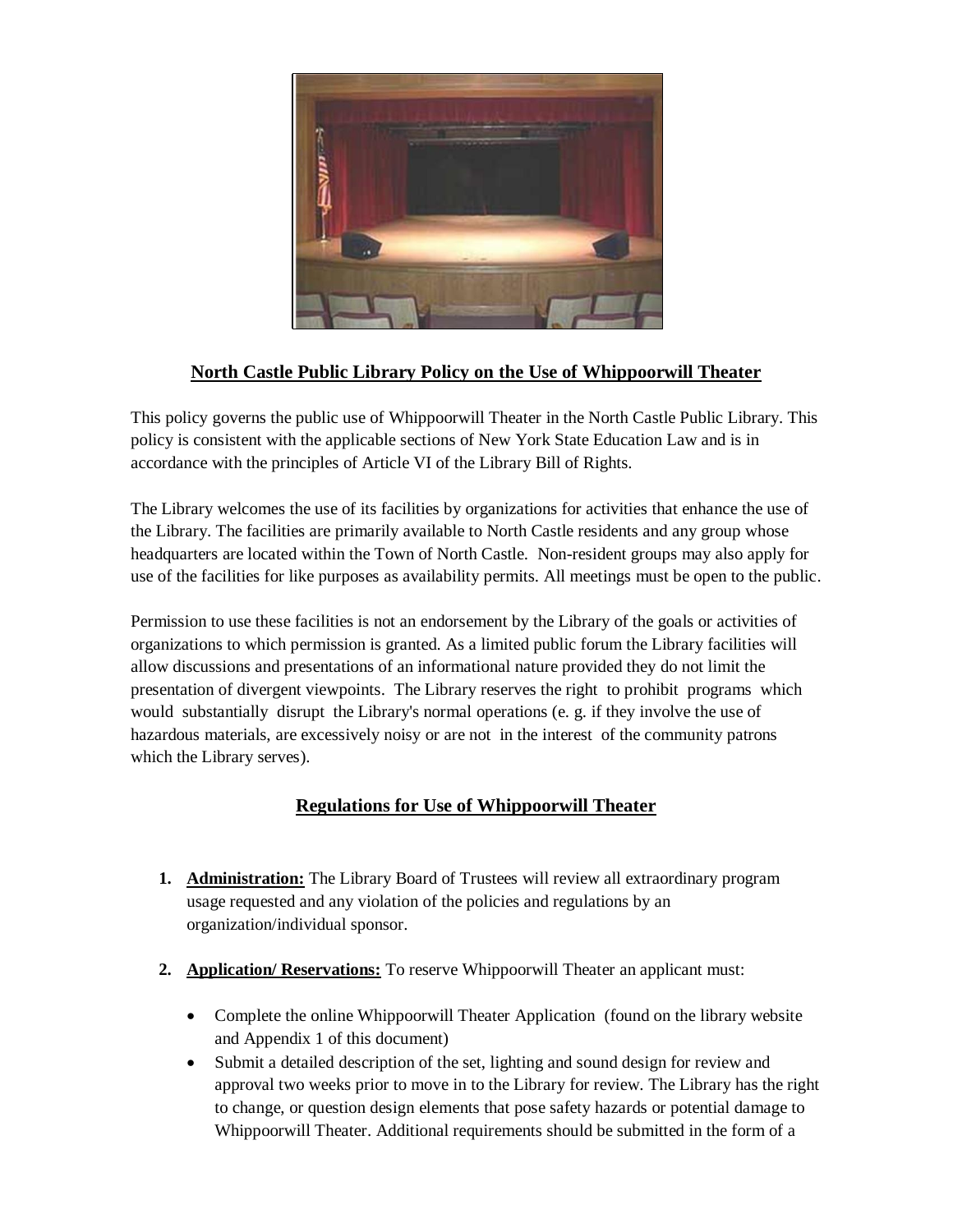written stage lighting plot, sound design and/or construction plans of sets, along with names and contact information of operating technicians to the Whippoorwill Theater Coordinator.

- A certificate of insurance that meets the requirements of the Town of North Castle (found in Appendix 3 of this document).
- A signed Hold Harmless Agreement (found in Appendix 4 of this document).
- Reservations: Reservations must be cancelled at least 30 days in advance for full refund of fees, 14 days for a half refund and if less than 14 days all fees are forfeited. Reservations are not transferable.
- If the Library closes during an emergency, such as a storm, all scheduled activities are automatically cancelled and fees refunded or activities re-scheduled.
- **3. Fees:** Fee structure for rental of Whippoorwill Theater is described in Appendix 2
	- Whippoorwill Theater can only be rented by one organization at a time.
	- Fees must be paid in full within 5 days after confirmation of reservation.
	- Any organization using Whippoorwill Theater beyond scheduled time and causing another organization from having access will be charged full daily fee.
	- Use of Whippoorwill Theater beyond the normal hours requires the sponsor to make special arrangements for an opening/closing supervisor with the Whippoorwill Theater Coordinator.
	- If a staff member is called for assistance when the library is closed, overtime fees will be paid by the applicant according the fee structure in Appendix 2.
	- The Piano is tuned 4 times a year. If the applicant requires an additional piano tuning, the applicant will be responsible for paying the library.
- **4. Financial Responsibility**: The applicant is financially responsible for:
	- Paying all rental fees.
	- Providing Insurance as required by the Town of North Castle.
	- Committing to the requirements of the Hold Harmless Agreement.
- **5. Restoration of Facilities**: The applicant will be responsible for restoring the facility to its original condition immediately upon completion of the activity for which it has been used. All changes to sound and/or lighting equipment must be restored as per the sound and lighting design provided in the tech packet and must be reviewed with the library technician or representative to assure that equipment used is restored and working. Restoration also includes putting away or rearranging chairs, tables and other equipment; disposing of debris and otherwise making the facility ready for the next user. An applicant violating this rule may forfeit the right to any future use of this space and will be liable for any additional costs incurred by the Library in cleaning and restoring the facility.

The Library contracts with a cleaning company 5 days a week Monday through Friday. Renters are responsible for trash pickup and cleanliness of the theater during the weekend. If cleaning services are required during the weekend hours the Library will provide service at an additional fee.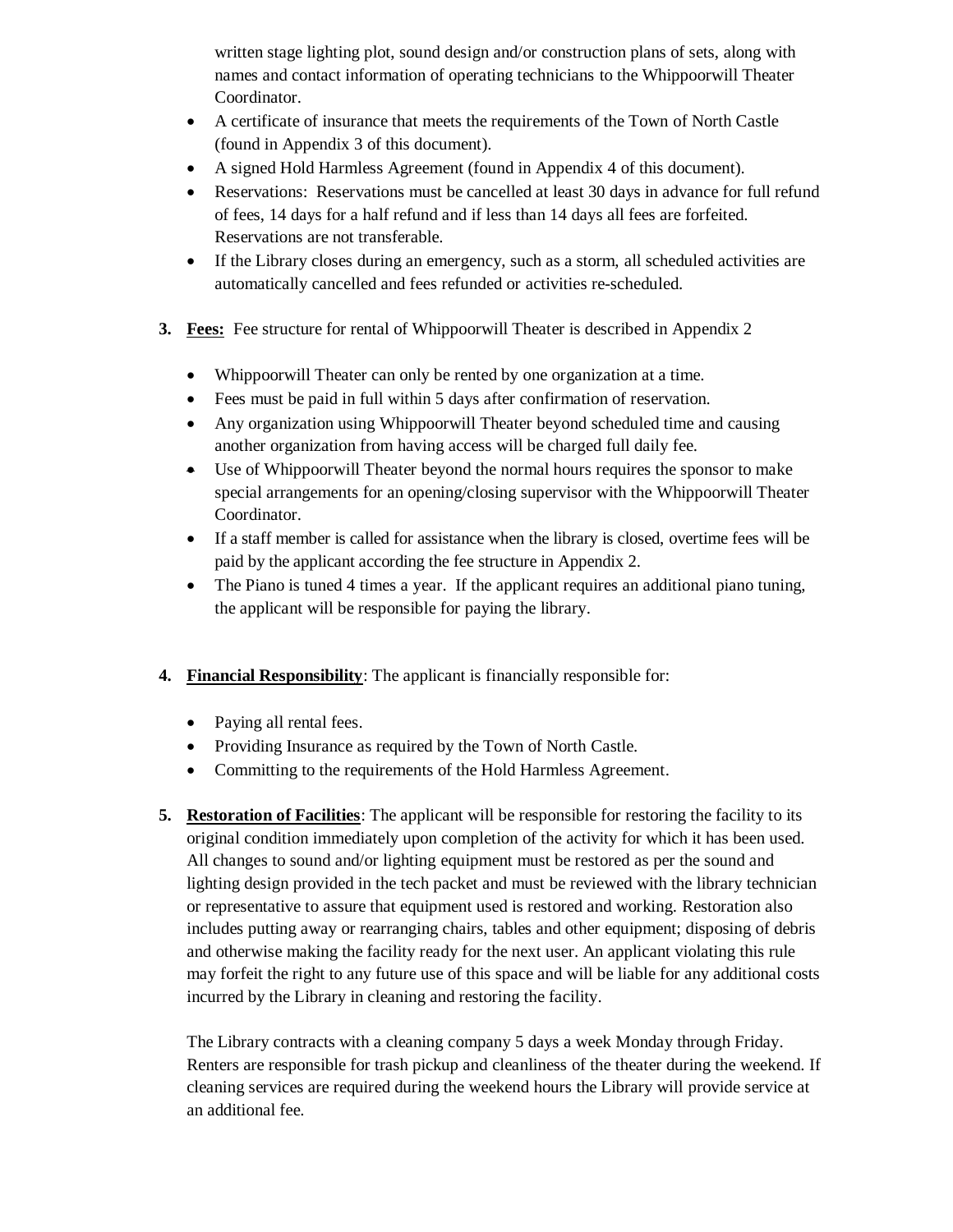- **6. Kitchen Use:** Use of the kitchen is limited to the preparation of simple refreshments and non-alcoholic beverages. The applicant is responsible for all supplies (e.g. table cloths, paper plates, napkins, towels, utensils, etc.). When such items are used, they must be disposed of in containers provided. Equipment must be cleaned and put away. Users must leave kitchen clean and orderly.
- **7. Fire Regulations:** Applicant must ensure conformance to fire code occupancy requirements. The occupancy of Whippoorwill Theater is as follows:
	- Auditorium 189
	- Stage:  $40$
	- Basement : 20

## **PRIOR TO THE START OF A PROGRAM THE PERSON IN CHARGE IS TO MAKE AN ANNOUNCEMENT STATING THE LOCATION OF THE FOUR**

**EXITS**. All Exits including access stairway from Library down to storage and fitting rooms, as well as backstage must be clear of any sets, costumes or any other materials that may create a hazard to exiting patrons in the event of an emergency evacuation. A diagram of all storage areas on stage and below is included in the application packet.

- **8. Publicity:** The applicant is responsible for all publicity for their program(s) All applicants' publicity must state:
	- The program is open to the public
	- Website and contact information such as email address and/or telephone number other than the library

The applicant sponsoring the program is responsible for the following:

- Submit a copy of all publicity items to the Library
- Flyers should include Title of Event, date, time, address, telephone number, website and logo
- The poster should be double sided 24" x 36", which can be posted in the Library windows by the Kent Place entrance not earlier than one month prior to the event.
- Provide no more than 2 slides of digital materials to publicize the event on the electronic screen located in the Library. All digital materials should be submitted according to the specifications provided by the Publicity Coordinator
- Submit information for the email blast to Publicity coordinator

If all the above is done the library will:

- Hang the double-sided poster in the Kent Place lobby window for one month prior to the scheduled event
- Display digital image of applicants publicity on library's electronic screens for one month prior to the scheduled event
- Send an e-mail blast will be sent by the library one week prior to the date of the event

## **Limitations for Use of Whippoorwill Theater**

**1.** The Library and Whippoorwill Theater may only be used for not-for-profit purposes. The objective of all Whippoorwill Theater programs is to be: